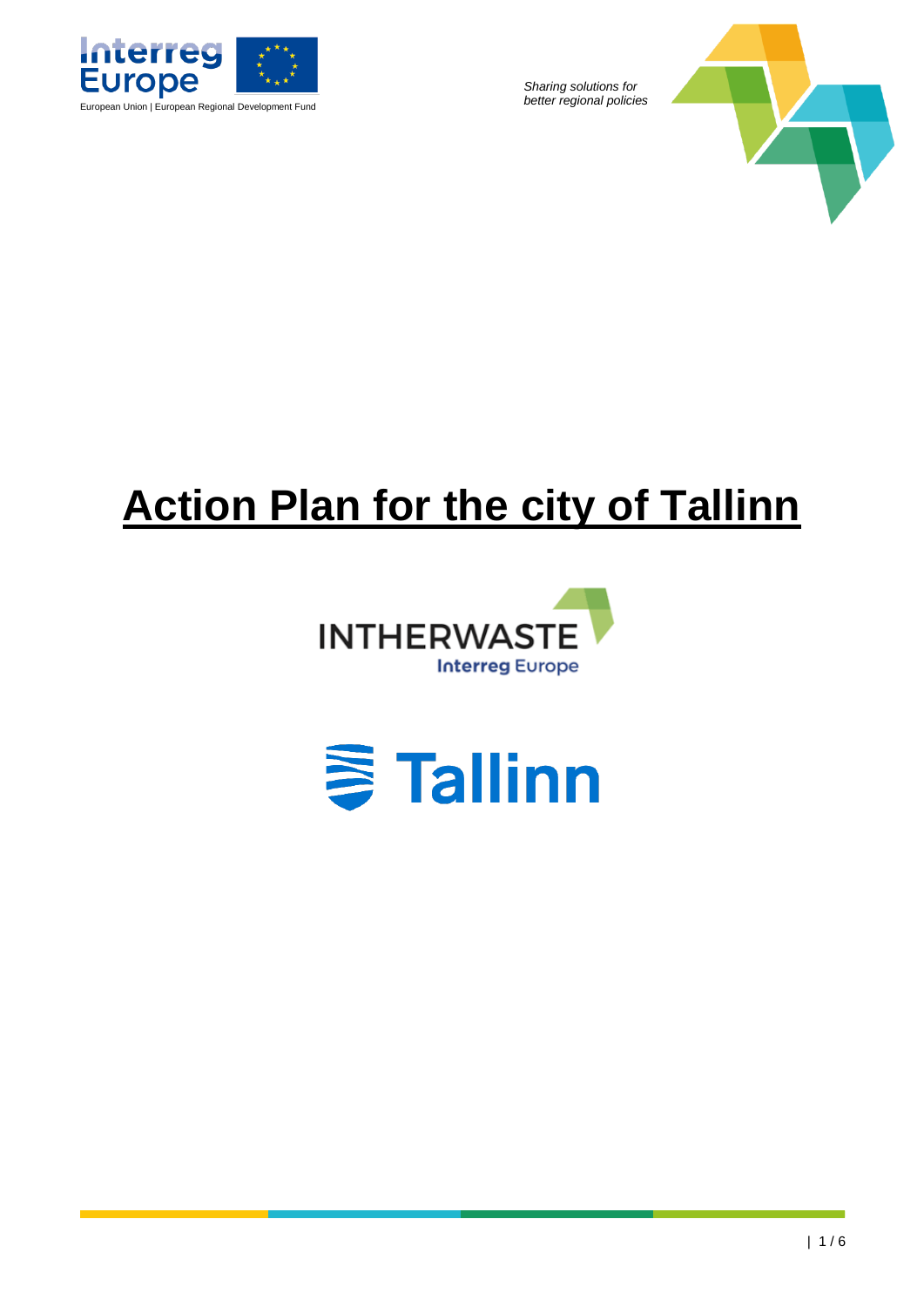

# **Part I – General information**

Project: Interregional Environmental Integration of Waste Management in European Heritage Cities - INTHERWASTE

Partner organisation(s) concerned: city of Tallinn

Country: Estonia

NUTS2 region: EE001

Contact person: Kristjan Mark, Tõnu Tuppits

Email address: [Kristjan.Mark@prugi.ee,](mailto:Kristjan.Mark@prugi.ee) Tonu.Tuppits@tallinnlv.ee

Phone number: +372 60 26 751, +372 616 4012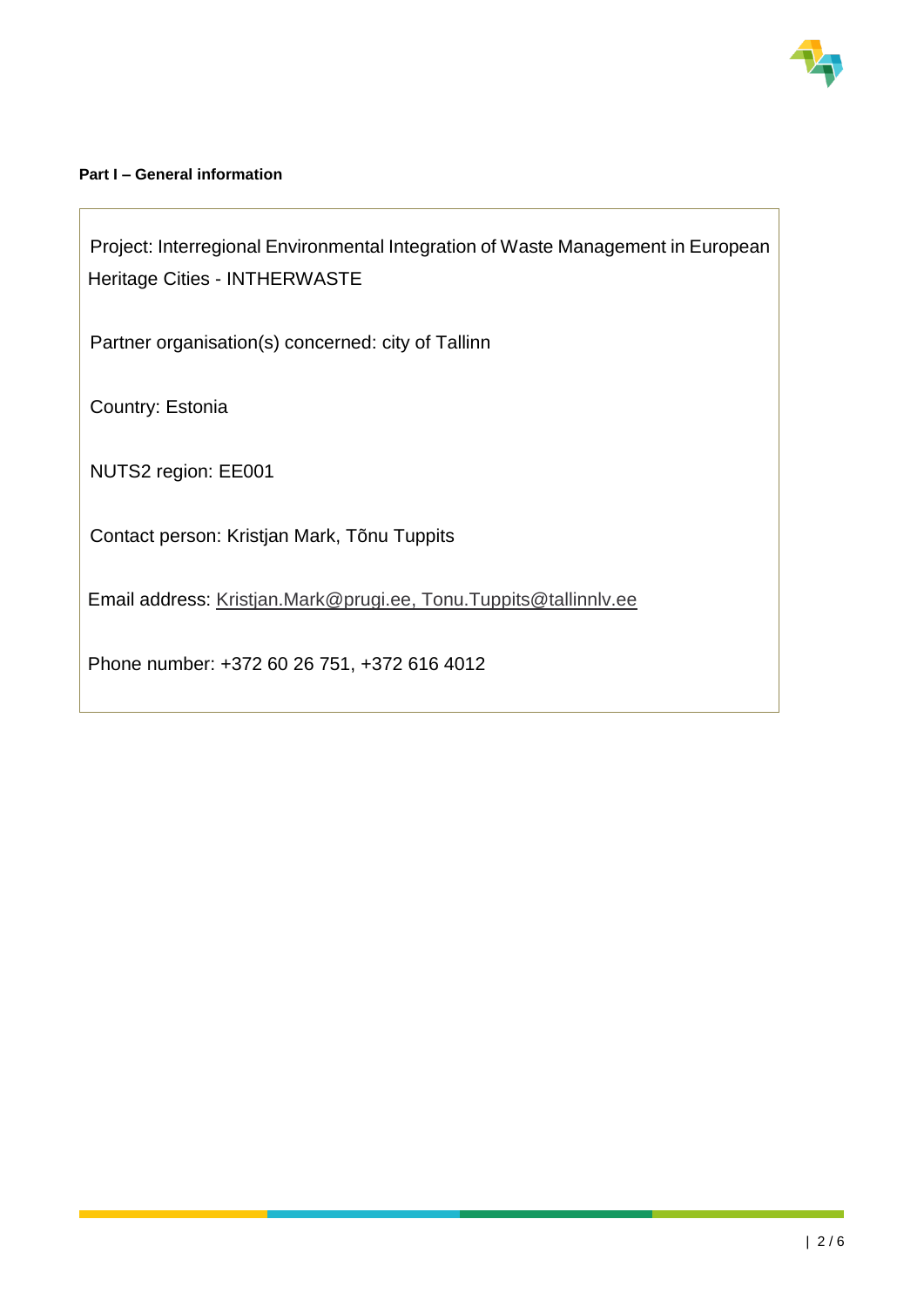

#### **Part II – Policy context**

| The Action Plan aims to impact: |   | Investment for Growth and Jobs programme     |
|---------------------------------|---|----------------------------------------------|
|                                 |   | European Territorial Cooperation programme   |
|                                 | ⊗ | Other regional development policy instrument |

Name of the policy instrument(s) addressed: Waste Management Plan of the city of Tallinn

Further details of the policy context and the way the action plan should contribute to improve the policy instruments:

Waste Management Plan of the city of Tallinn deals with the situation of waste management in the administrative district and describes planning objectives for the organization and rationalization of waste management as well as measures required to achieve these objectives. It is the strategic waste plan in the city area.

Objectives of the plan are:

- conducting different research studies and surveys on the subject, informing the citizens;
- informing the citizens about the waste management in Tallinn;
- improving separate collection and sorting of waste, in accordance with the waste hierarchy, favoring alternative methods for waste treatment;
- organizing waste collection in the whole city;
- cooperation with neighboring municipalities.

This policy instrument can be improved by producing tailored regulation and planning for waste management in Tallinn Old Town, a currently inexistent approach. The need for it is evident and Tallinn Old Town is considered as a special district with unique challenges in waste management due to the historic heritage conditions. These special circumstances for waste management in Old Town have not been previously addressed.

The Enterprise Department of the Municipality of Tallinn has competences for fully planning, developing and organizing waste management: construction maintenance and closure of the landfills used by the city; implementation of waste transport in city districts of Tallinn, collection of hazardous waste and its delivery to waste handlers; development of waste recycling systems, network of waste stations and composting sites. Previous interregional and cross border experiences are provided also.

Waste Management Plan of the city of Tallinn will be amended to include the actions foreseen in current action plan.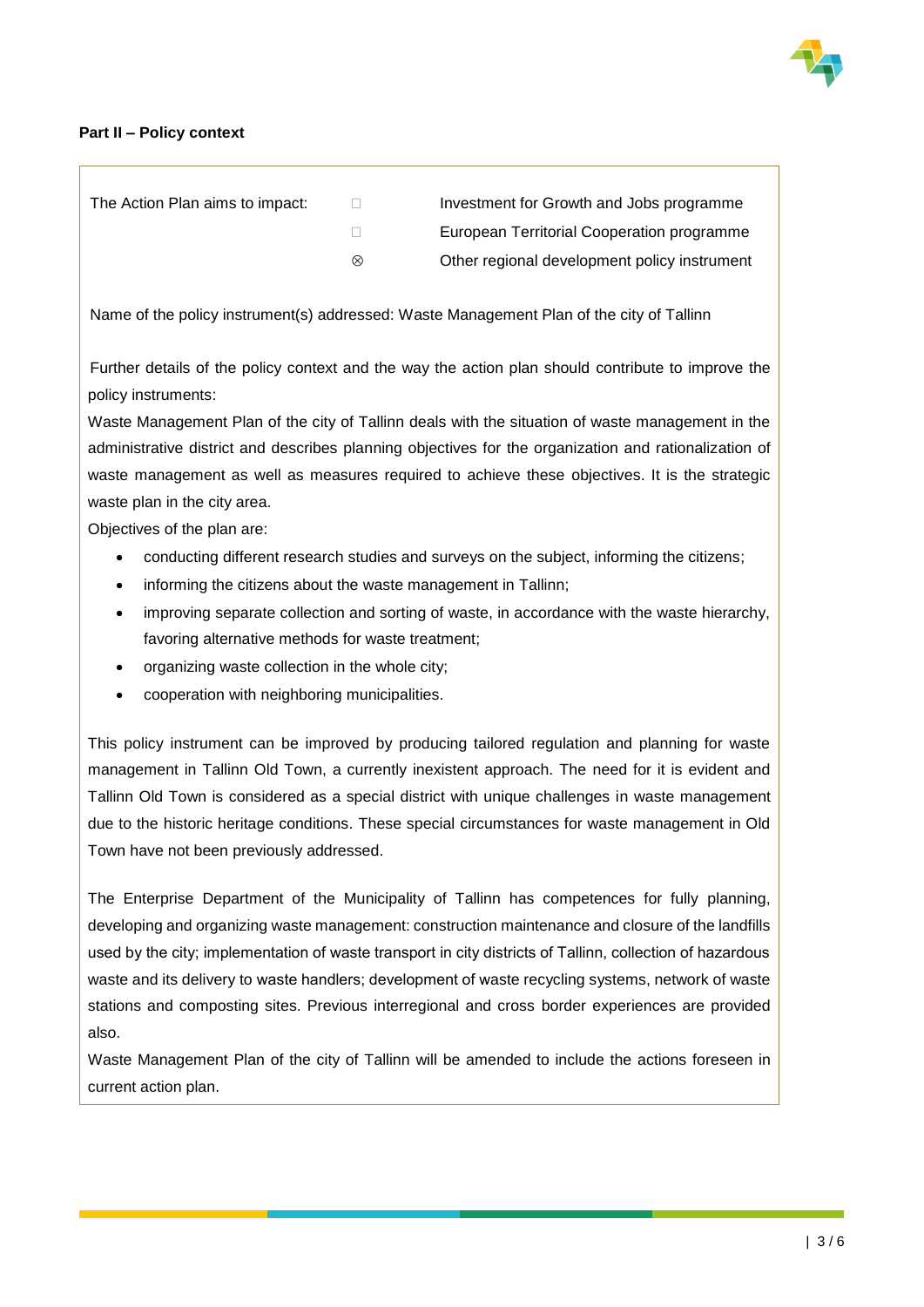

#### **Part III – Details of the actions envisaged**

# **ACTION 1:**

Name of the action: Giving bulky waste a second life through repair and resale

## 1. **Relevance to the project**

Four civic amenity sites are currently in operation in Tallinn. Civic amenity sites are located in the outskirts of the city, but Tallinn Enterprise Department Waste Management Unit plans to build new recycling centers closer to the city center.

Residents of Tallinn can bring separately collected waste (excluding mixed waste and food waste) to these stations, but recycling centers do not have rooms for storing reusable items. For that reason a lot of reusable things (furniture, pianos ect) which could be reused is thrown into a bulky waste container. According to Tallinn Waste Plan city needs to work out solutions to take reusable items into reuse and promote people to give old things a second life and to reduce waste generation.

A potential solution to this challenge comes from the city of Nice. During Intherwaste project representatives of Tallinn had bilateral meeting in Nice and visited the reuse center there.

The city of Nice has opened a new recycling and reuse plant where reusable items are collected and sorted to give them a second life through repair and resale.

#### 2. **Nature of the action**

The city of Tallinn is taking the lead of the city of Nice and redesigns the functions of existing recycling stations:

- there is a warehouse in Pääsküla recycling station, which will be put into operation as a reuse station;
- Paljassaare recycling station will be renovated in 2019 and it includes the construction of storage rooms for reusable items;
- Mustjõe recycling station, which is currently at the planning stage and will be opened in 2020 with storage rooms for reusable items.

Tallinn Waste Plan foresees creating a reuse centres in every recycling centre in the city so the number of reused items will increase and the amount of bulky waste decreases. Tallinn Waste Plan will constitute the working concept for reuse centres.

#### *3.* **Stakeholders involved**

- **Tallinn City Enterprise Department**
- Waste Center of Tallinn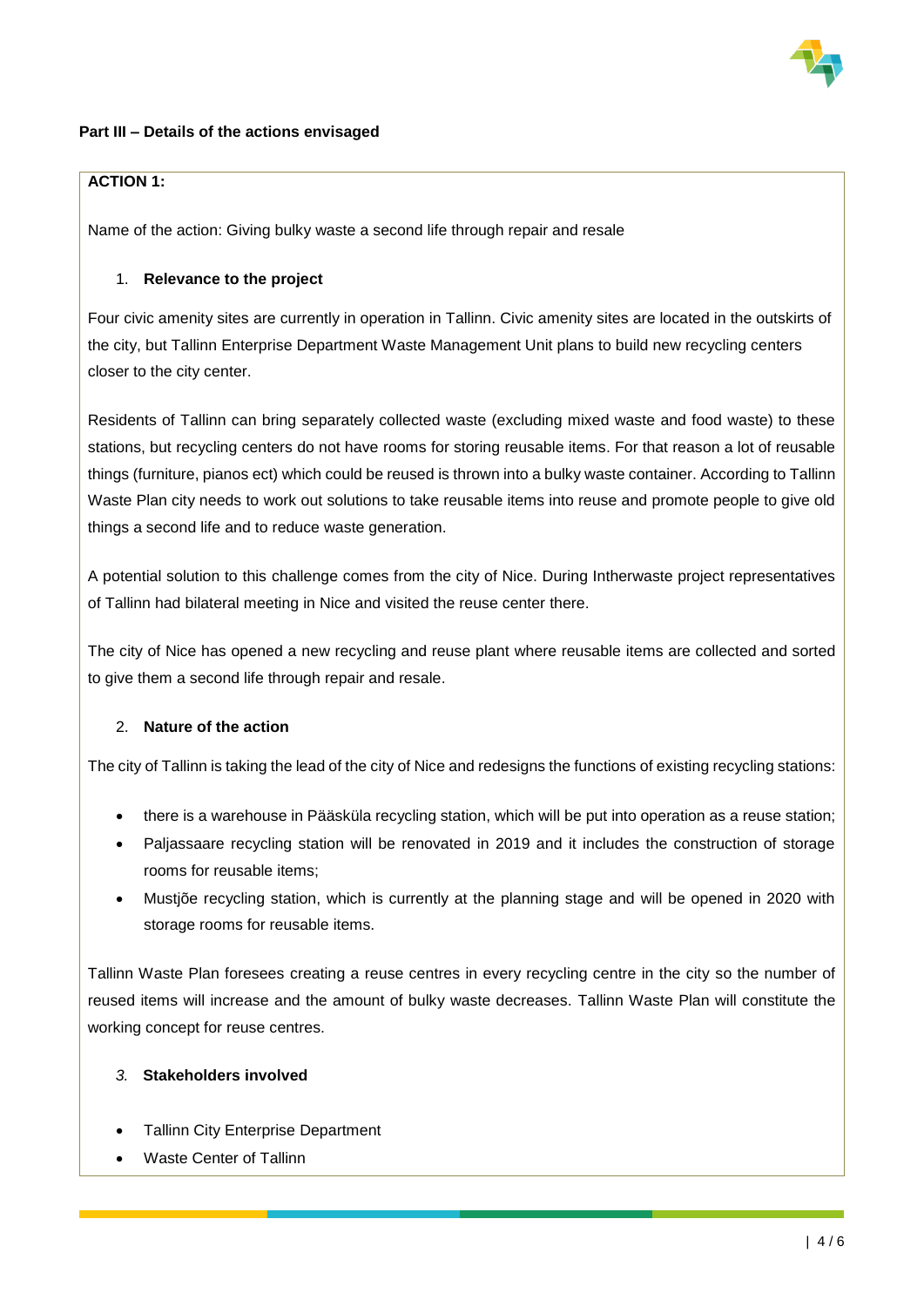# 4. **Timeframe**

2019 – 2020

*5.* **Costs**

150 000 €

*6.* **Funding sources***:*

Tallinn city budget

# **ACTION 2**

Name of the action: Mobile Clean Point

# 1. **Relevance to the project**

Since the mid-1990s, Tallinn has had hazardous waste collection points at gas stations. In 2005, two large gas station chains refused to hold hazardous waste collection point on their premises. In 2017, the third gas station chain did the same and at the moment there is no more hazardous waste collection points left in Tallinn.

Residents of Tallinn can only bring hazardous waste to recycling centers and in the spring there is a mobile collection round. Hazardous waste mobile collection round will take place only in two weekends in spring and the city of Tallinn needs a more permanent solution.

According to Tallinn Waste Plan 2017-2021 city organizes hazardous waste collection through mobile waste collection point that moves around the city.

During Intherwaste project we have found a good solution from the island of Eivissa – Mobile Clean Point. The Mobile clean point is a waste collection vehicle adapted for use by citizens, collecting different types of waste in various locations. Collection service can be provided in the area of Old Town without affecting or altering the space permanently.

# 2. **Nature of the action**

The city of Tallinn will purchase mobile waste collection vehicle and it is used to collect hazardous waste, WEEE and batteries.

- Designing and building collection vehicle taking into account the concept from the city of Eivissa
- Finding locations for collection points, drawing up a schedule